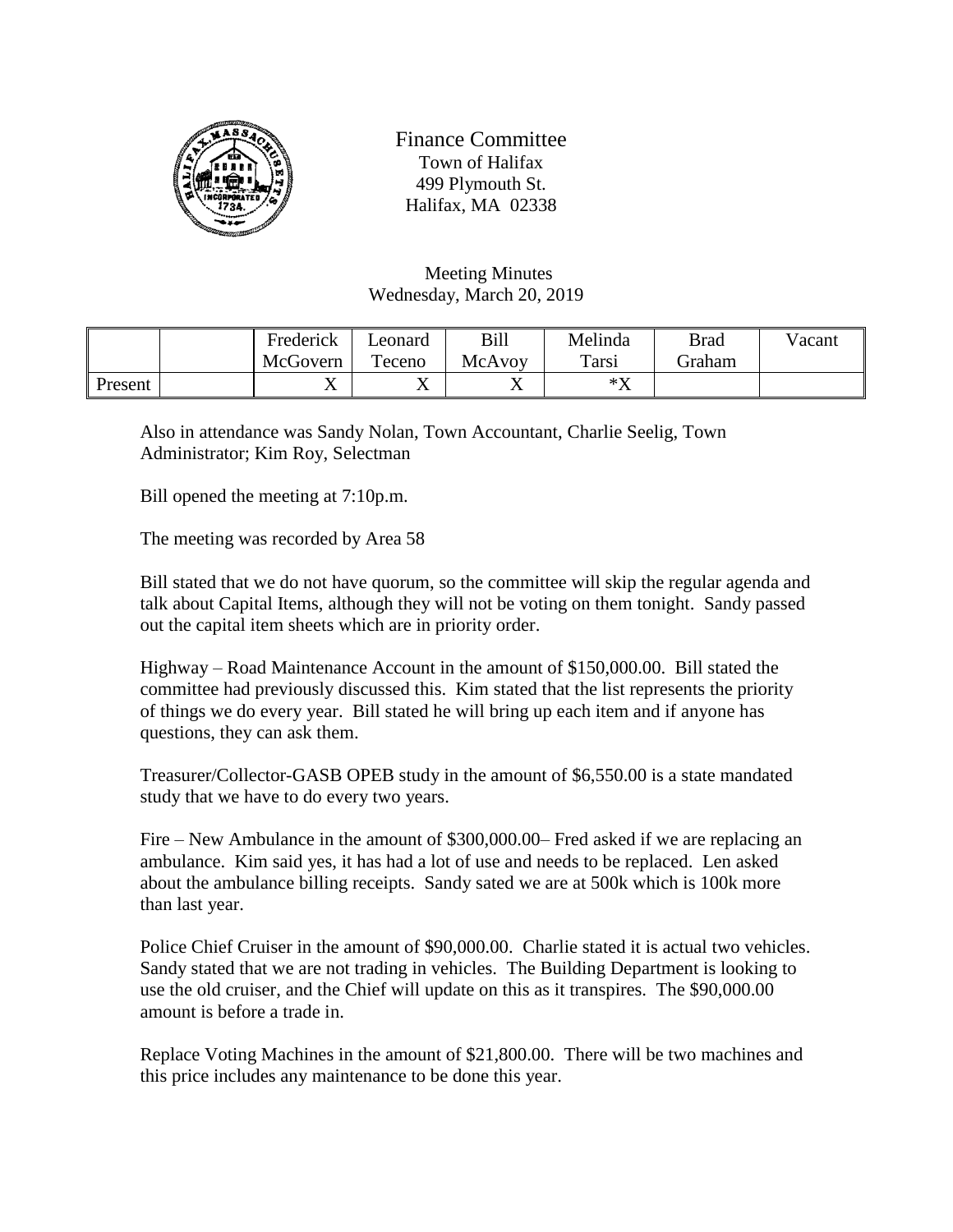Water-Roof and Chemical Dispersion for both Well Fields in the amount of \$520,000.00, to be funded by the Water Department. Bill asked if there were any questions on this article. There were none.

Data Processing - Network Cabling Refresh in the amount of \$75,000.00.

Data Processing - Server Battery Back-Ups in the amount of \$200.00. There were no questions.

Police - Purchase 15 new computers in the amount of \$35,000.00. Sandy stated these are for the police and fire departments. Len asked if this included a software package that we don't currently have. The Committee thinks this amount is large and asked Sandy to clarify. Kim said state requirements for recording and reporting require the cruisers and ambulances to update their computers.

Police – Purchase 5 tasers in the amount of \$12,000.00. No questions.

Police – Bullet Proof Vests in the amount for \$5,000.00. Bill asked about the reimbursement from the state. Sandy stated we pay for the vests up front, and then get reimbursement from the state. Len asked if we did something with vests last year. Sandy stated they had put the article in last year, but then took it out.

School – Replace HES Network Switches in the amount of \$15,000.00. Bill asked if the schools are replacing nine switches. Sandy stated yes. They are going ahead with the nine switches now because we can expect to get a possible 50% contribution from the state. Len asked if we made sure the switches would be compatible with what is currently installed. Sandy stated this was checked on and yes, they would be compatible.

Water – Purchase and Equip Water Department service truck in the amount of \$34,000.00 to be funded by the Water Department. No questions.

Highway – Highway Surveyor Truck in the amount of \$30,000.00. Sandy stated he is purchasing a smaller truck. Len asked if they are retiring a truck. Sandy said the foreman's truck, which will be the old truck, will be used for plowing.

#16 Animal Control – Equip Animal Control Vehicle in the amount of \$5,000.00. Bill asked if this request is from the police chief. Sandy said yes. Animal Control will use the old cruiser and equip it with a cage.

#17 Highway - Traffic Lights Rebuild in the amount of \$19,500.00. Sandy explained they need replacing because they have been corroded by street salting in the winter.

#18 Recycling – Cement Slab for Roll Off Containers in the amount of \$15,000.00 to be funded by the Solid Waste Enterprise.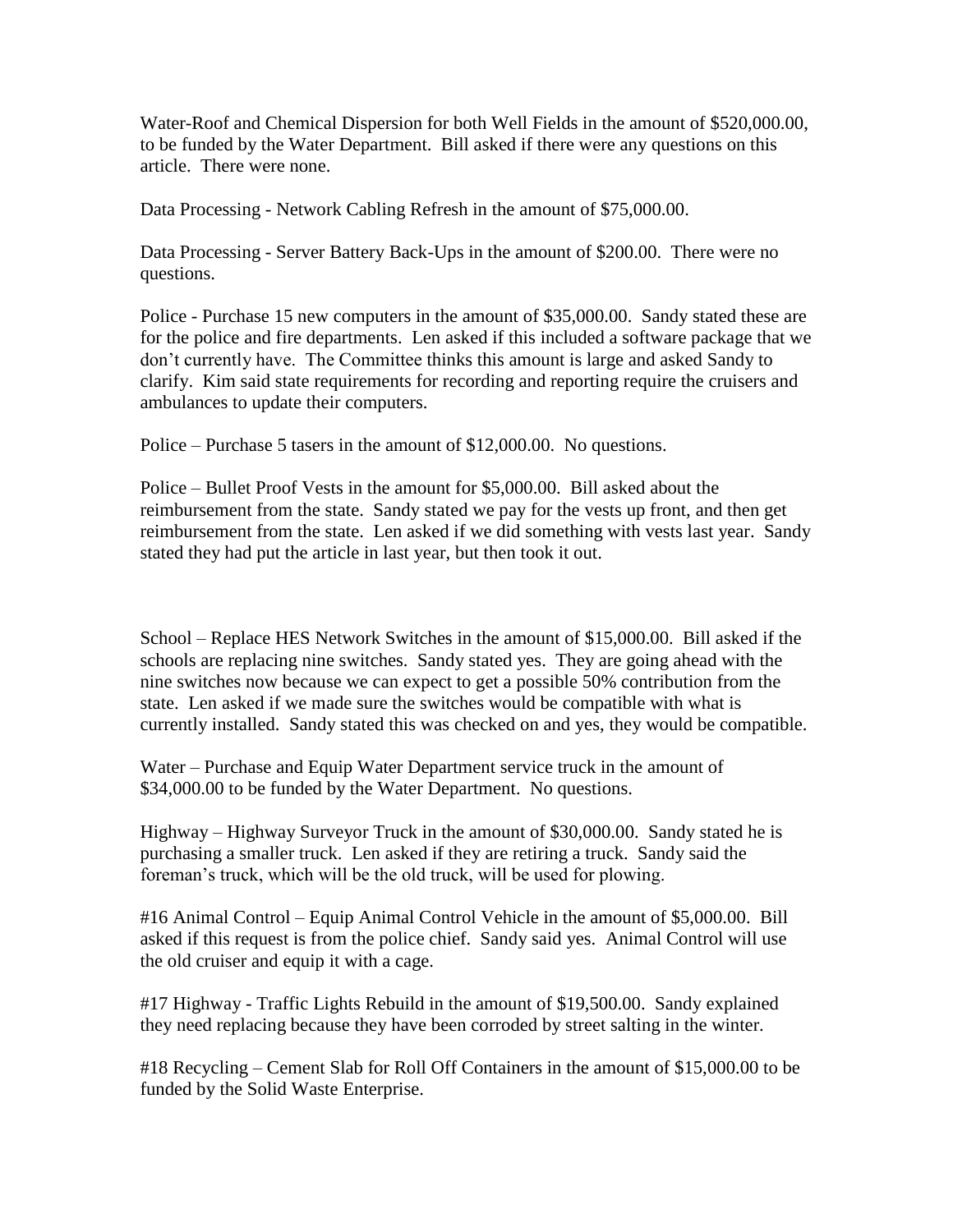#19 MSBC- Replace Recycling center flooring in the amount of \$5950.00 to be funded by the Solid Waste enterprise.

#20 MSBC - Police Station flooring in the amount of \$4,600.00. Kim stated this has been needed for a while now.

#21 MSBC - Pope's Tavern 1st floor flooring in the amount of \$4,500.00 to possibly be funded by Pope's Tavern money. Sandy stated there was 100k voted from the landfill project that we put towards the COA. We may be able to use some of this money, but until that is firm, we are still using free cash.

#22 MSBC - Replace Windows at Pope's Tavern in the amount of \$12,000.00 to possibly be funded by Pope's Tavern money. The windows to be replaced are in the front of the building.

#23 Selectmen – ADA Self Evaluation in the amount of 33,000.00. Charlie explained we have to have an engineered ADA plan to apply for funding from the state. We want to get the plan done and then apply for the construction money from the state.

#24 Data Processing – Phone System Upgrade in the amount of \$5,200.00.

#25 Data Processing – Data/Email Backup in the amount of \$5,100.00.

#26 Highway – Kubota in the amount of \$51,000.00. This amount is less than what was previously requested, because two attachments were removed. Len doesn't think this is needed. Bill feels Steve knows what his department needs and that's why he's asking for this. Len stated he believes we can do just as good a job with a smaller piece of equipment and save a large amount of money. Charlie said he remembers Facebook posts from last year with people complaining that the shoulder grass was too high. Kim stated Steve may have a need, but maybe a smaller machine will work. Sandy pointed out that a consideration is the amount of use its going to get. Fred stated we should look at return on investment between machines. The size of the machine needed may be measured by the hours of use. Fred is meeting with Steve on Monday and will get some clarification then.

#27 Highway – Fence for Highway Property in the amount of \$18,000.00. No questions.

Bill stated that the total of the twenty-seven capital articles is \$1,496,900.00 of which \$554,000.00 is Water Department funding and \$20,950.00 is Solid Waste funding for a total of #921,950.00 from free cash and meals tax.

What has been requested but not recommended is:

Middle School Resource Officer in the amount of \$36,000.00. Sandy stated this should be in the operating budget. It is not considered a capital item. Kim thinks it's going to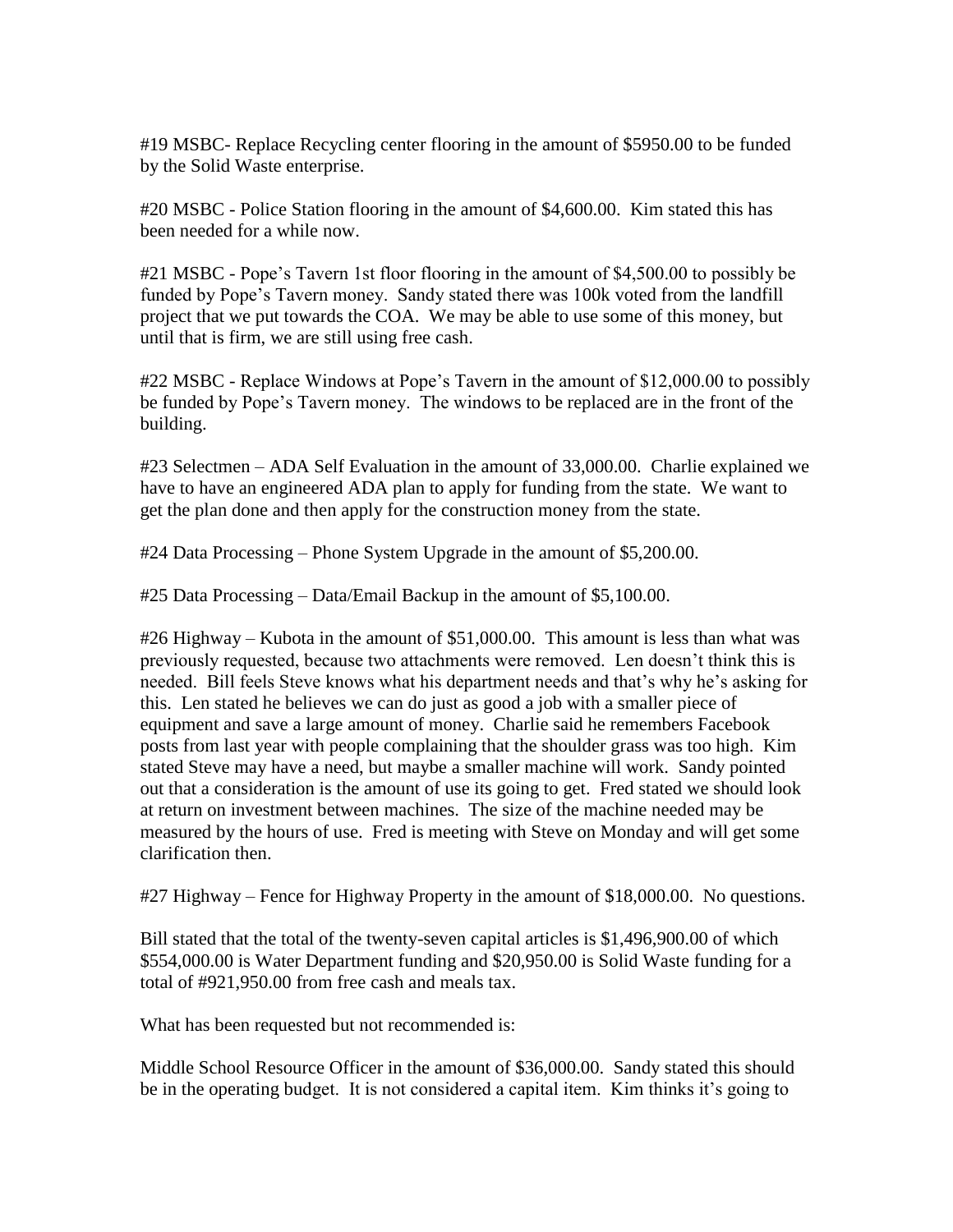stay as an article. Sandy stated if this is recommended it should be in next year's budget. Bill asked if the committee can recommend to the town floor that this happens. Len said this issue seems rushed. Perhaps the conversation started too late. Fred said the law states that we have to provide an officer. Bill asked if it has to be a Kingston officer. Fred said no, it could be a state police officer.

Library Computers in the amount of \$2,000.00. Sandy said this article is coming out because it will come from their expense budget.

Highway Sweeper in the amount of \$168,129.00. Bill stated we are waiting for more information on this from Steve.

Highway Basin Cleaning in the amount of \$129,900.00. Sandy stated this is actually the stormwater management account. This amount includes \$32,000.00 for street sweeping. Sandy stated there is a separate line item for stormwater management that has been created.

MSBC - Town Hall 2nd Floor Flooring in the amount of \$19,200.00. Scott is pulling the article.

MSBC - LED Lighting for Library – The funding will possibly come from Green Communities Grant so the article is being removed.

Private Citizen-Paving of Hayward Street in the amount of \$250,000.00. Sandy and Charlie stated this is a rough estimate. Sandy said if this passed, the money should come from Chapter 90 or Road maintenance account. This is Steve Hayward's jurisdiction as an elected official.

Bill stated that the total of the articles not being recommended is \$605,229.90. \$167,900.00 is being moved to the operating budget. \$250,000.00 will be moved to Road Maintenance/Chapter 90.

Sandy pointed out the next section is Miscellaneous Non-Capital Articles, and there are a few articles that she does not have money amounts for yet: Purchase of Street Lights and Land Plan Zoning Map. Charlie stated he did not have enough time to prepare for this year. It is worthwhile for the town to do, but this will be moved to next year. The Land Planning Zoning Map may come out of their budget, so this may not need to be an article. It is just a place holder. Len asked if there was a change in zoning. Charlie stated there is an area of the map that is listed as commercial and it should be industrial.

Conservation – Wetland Secretary and Support in the amount of \$7,500.00 will be coming out of the Wetland Account.

The South Coastal Counties Legal Services, South Shore Women's Center and South Shore Community Action Council are place holders. \$3,500.00 is the requested amount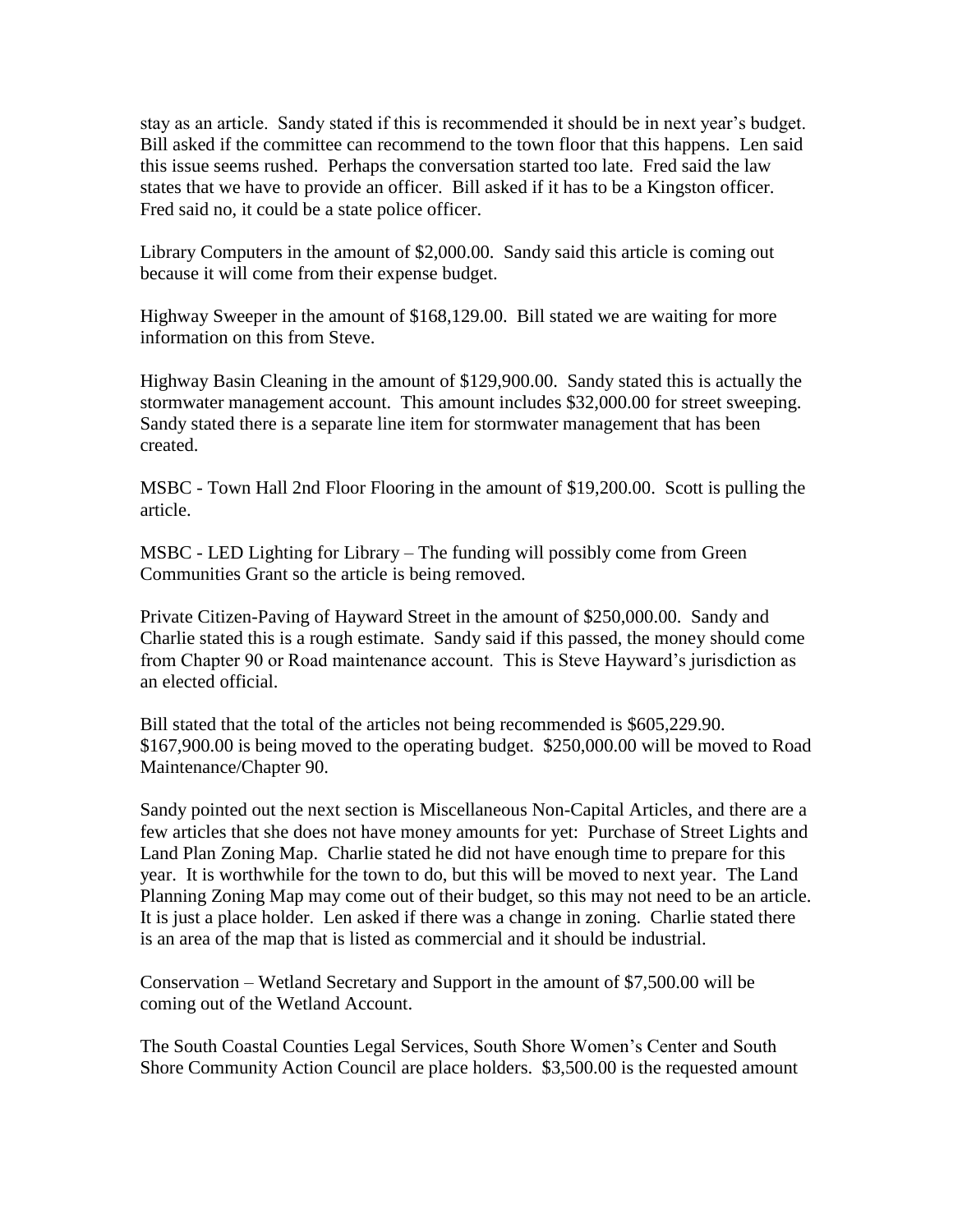for each of these. Per Sandy, if these don't come in, we scratch them. We contract with them to help our citizens.

Data Processing – Scanners in the amount of \$600.00. This is requested because we have many files and plans that have been deemed a possible fire hazard. The scanners would be used to digitally store these so we can eliminate the paper storage.

Private Citizen – Street Light at the corner of Plymouth and Cranberry Drive (west) in the amount of \$150.00. Residents feel it is too dark on that corner.

Plymouth County Extension Service in the amount of \$150.00. Sandy stated this is 4-H.

Sandy reviewed the amounts. The total of the articles not recommended is \$18,900.00, of which \$7500.00 will come out of the Wetlands Fund for a total of \$11,400.00. The grand total is \$1,127,679.00. The available free cash total is \$1,037,431.00. The Meals Tax total is \$90,000.00. The total money available is \$1,127,431.00. We're taking off the \$19,200.00 and adding back \$50, so we will have about \$25,000.00 left in free cash. There were no further questions regarding the articles, so Bill McAvoy rescinded duties as Chair to Melinda.

Sandy stated the committee can vote articles, but the amounts will change in the warrant.

Melinda entertained motions on the following:

Capital Articles in Priority Order

#1 Highway/Road Maintenance Account in the amount of \$150,000.00 Motion: Len Second: Fred AIF

#2 Assessors/Revaluation Funding in the amount of \$18,500.00 Motion: Bill Second: Len AIF

#3 Treasurer/Collector-GASB OPEB Study in the amount of \$6,550.00 Motion: Bill Second: Len AIF

#4 Fire/New Ambulance Purchase and Equip in the amount of \$300,000.00 Motion: Bill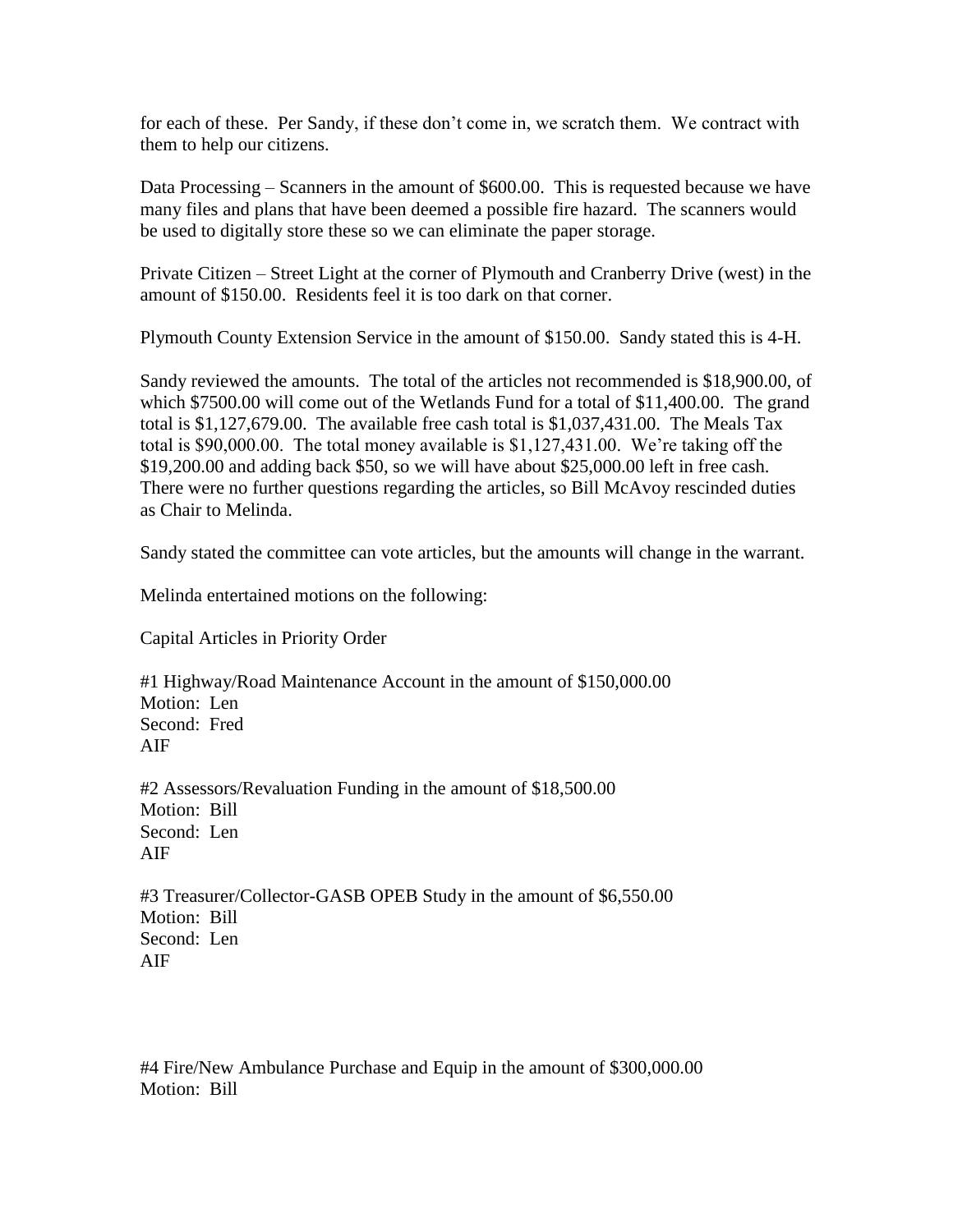Second: Len AIF

#5 Police/One New Cruiser, New Chief's Vehicle-Purchase and Equip in the amount of \$90,000.00 Motion: Bill Second: Len AIF

#6 Clerk/Replace two voting Machines in the amount of \$21,800.00 Motion: Bill Second: Fred AIF

#7 Water/Roof and Chemical Dispersion for Both Well Fields in the amount of \$20,000.00 funded by the Water Department Motion: Bill Second: Len AIF

#8 Data Processing/Network Cabling Refresh in the amount of \$75,000.00 Motion: Bill Second: Fred AIF

#9 Data Processing/Server Battery Backup in the amount of \$4,200.00 Motion: Bill Second: Len AIF

#10 Police/Purchase fifteen new computers with Windows 10 Operating System installed and Office 365 Cloud email in the amount of \$35,000.00 Motion: Bill Second: Len AIF

#11 Police/Purchase five tasers with a five year replacement plan, cartridges and training in the amount of \$12,000.00 Motion: Bill Second: Len AIF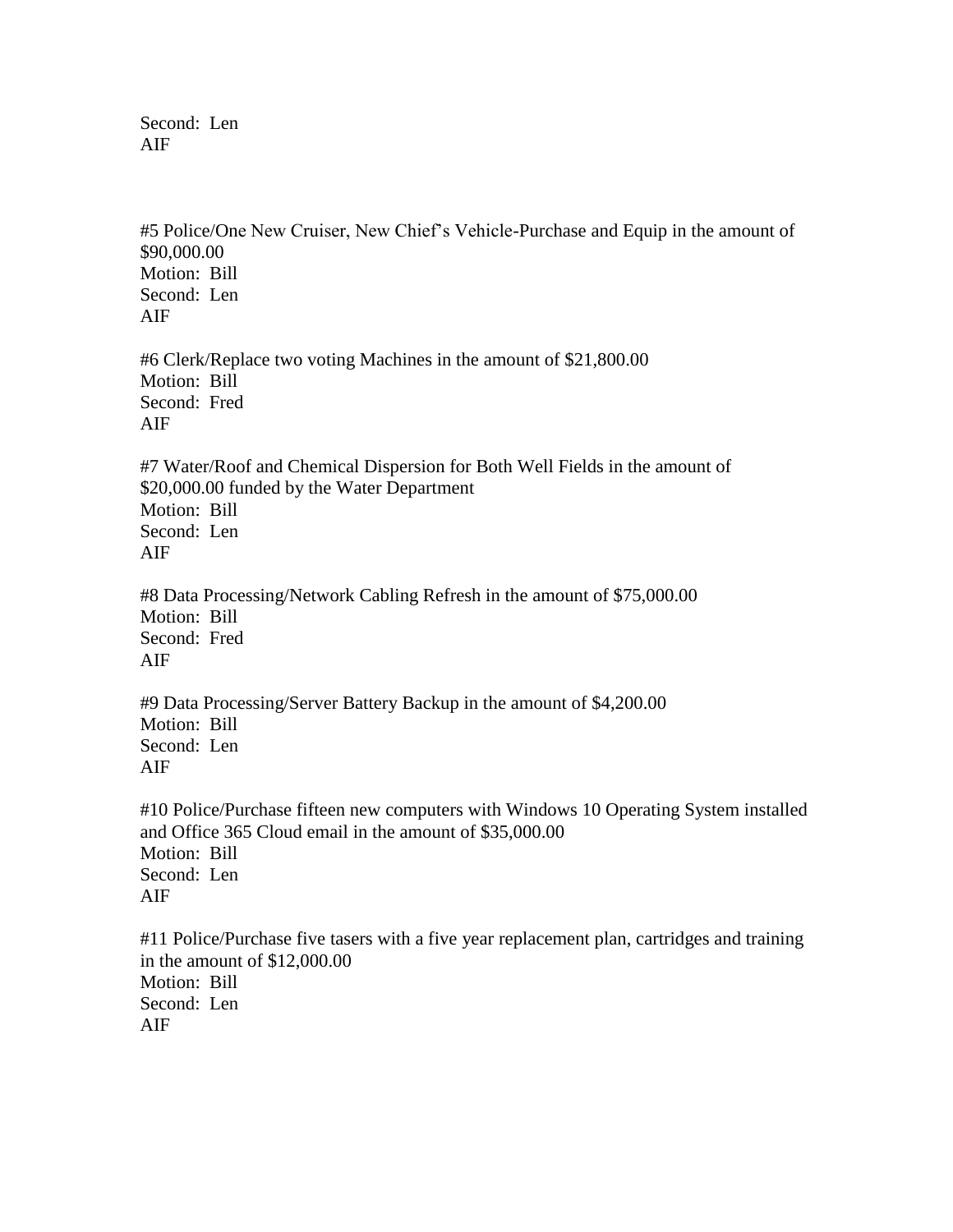#12 Police/Bullet Proof Vests-eligible for reimbursement from State and/or Federal Government in the amount of \$5,000.00 Motion: Bill Second: Len AIF #13 School/Replace the Halifax Elementary School Network Switches in the amount of \$16,000.00 Motion: Bill Second: Len AIF #14 Water/Purchase and Equip Water Department Service Truck in the amount of \$34,000.00 funded by the Water Department Motion: Bill Second: Len AIF #15 Highway/Highway Surveyor Truck in the amount of \$30,000.00 Motion: Bill Second: Len AIF #16 Animal Control/Equip Animal Control Vehicle in the amount of \$5,000.00 Motion: Bill Second: Len AIF #17 Highway/Traffic Lights Rebuild in the amount of \$19,500.00 Motion: Bill Second: Len AIF #18 Recycling/Cement Slab for Roll-Off Containers in the amount of \$15,000.00 funded by Solid Waste Enterprise Motion: Bill Second: Len AIF #19 MSBC/Replace Recycling Center Flooring in the amount of \$5,950.00 to be funded by Solid Waste Enterprise Motion: Bill Second: Len

AIF

#20 MSBC/Police Station Flooring at Rear Entrance in the amount of \$4,600.00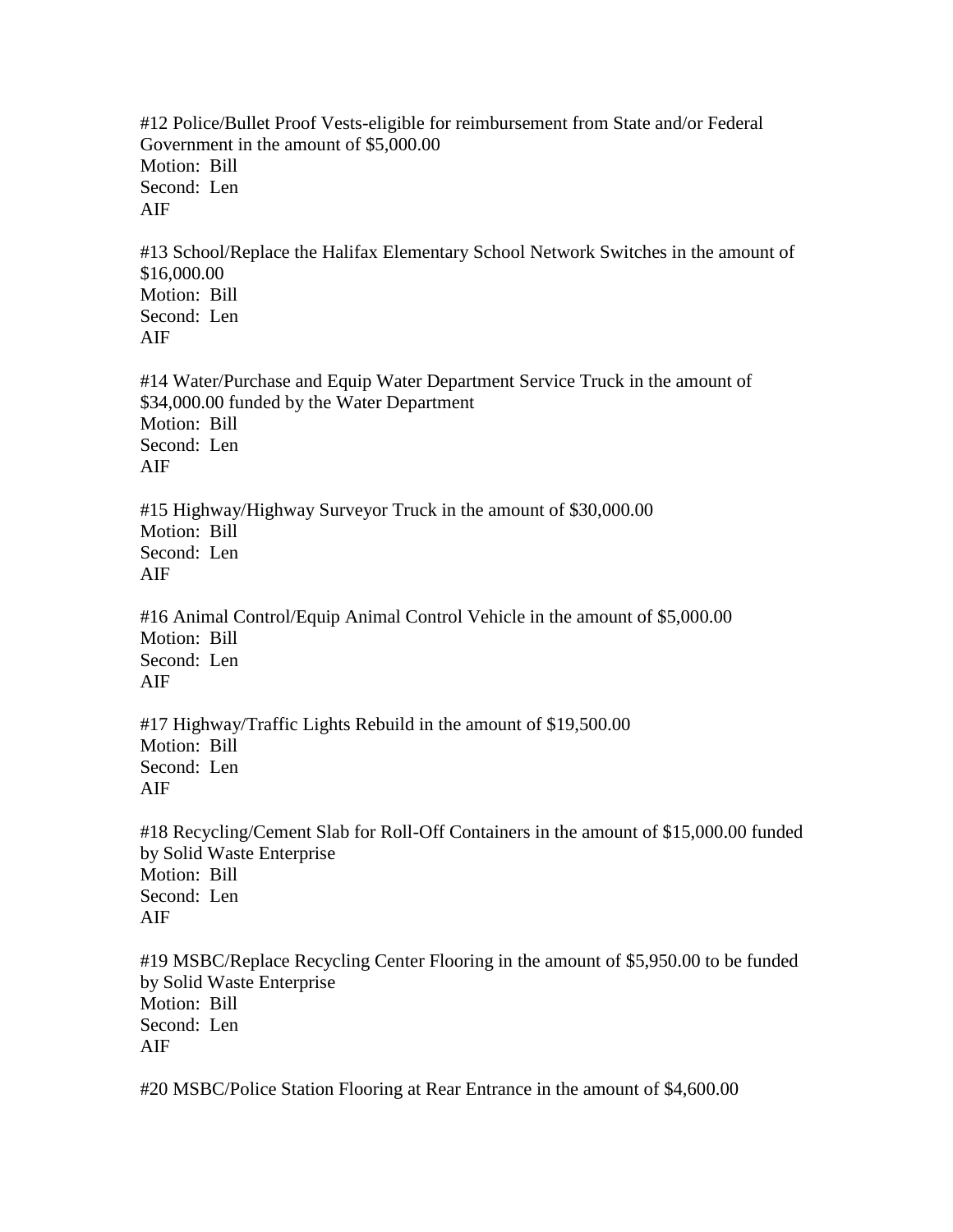Motion: Bill Second: Len AIF #21 MSBC/Pope's Tavern First Floor Flooring in the amount of \$4,500.00-possible funding through Pope's Tavern money

Melinda entered a motion to table this article as well as article #22 MSBC/Pope's Tavern Replacement Windows at Pope's Tavern in the amount of \$12,000.00-possible funding through Pope's Tavern money. Motion: Len Second: Fred AIF #23 Selectmen/ADA Self Evaluation in the amount of \$33,000.00 Motion: Bill Second: Len AIF #24 Data Processing/Phone System Upgrade in the amount of \$5,200.00 Motion: Bill Second: Len AIF #25 Data Processing/Email Backup in the amount of \$5,100.00 Motion: Bill Second: Len AIF #26 Highway/Kubota in the amount of \$51,000.00 Melinda entertained a motion to table the discussion of the Kubota Motion: Bill Second: Len AIF

#27 Highway/Fence for Highway Property in the amount of \$18,000.00 Motion: Bill Second: Len AIF

Capital Articles Not Recommended:

School/Middle School Resource Officer in the amount of \$36,000.00 Bill made a motion to recommend with comment that this will be added to the Operating Budget next year. Melinda asked the committee if we should recommend it. Len and Fred both don't want to recommend. Melinda explained that we can speak to it on town floor.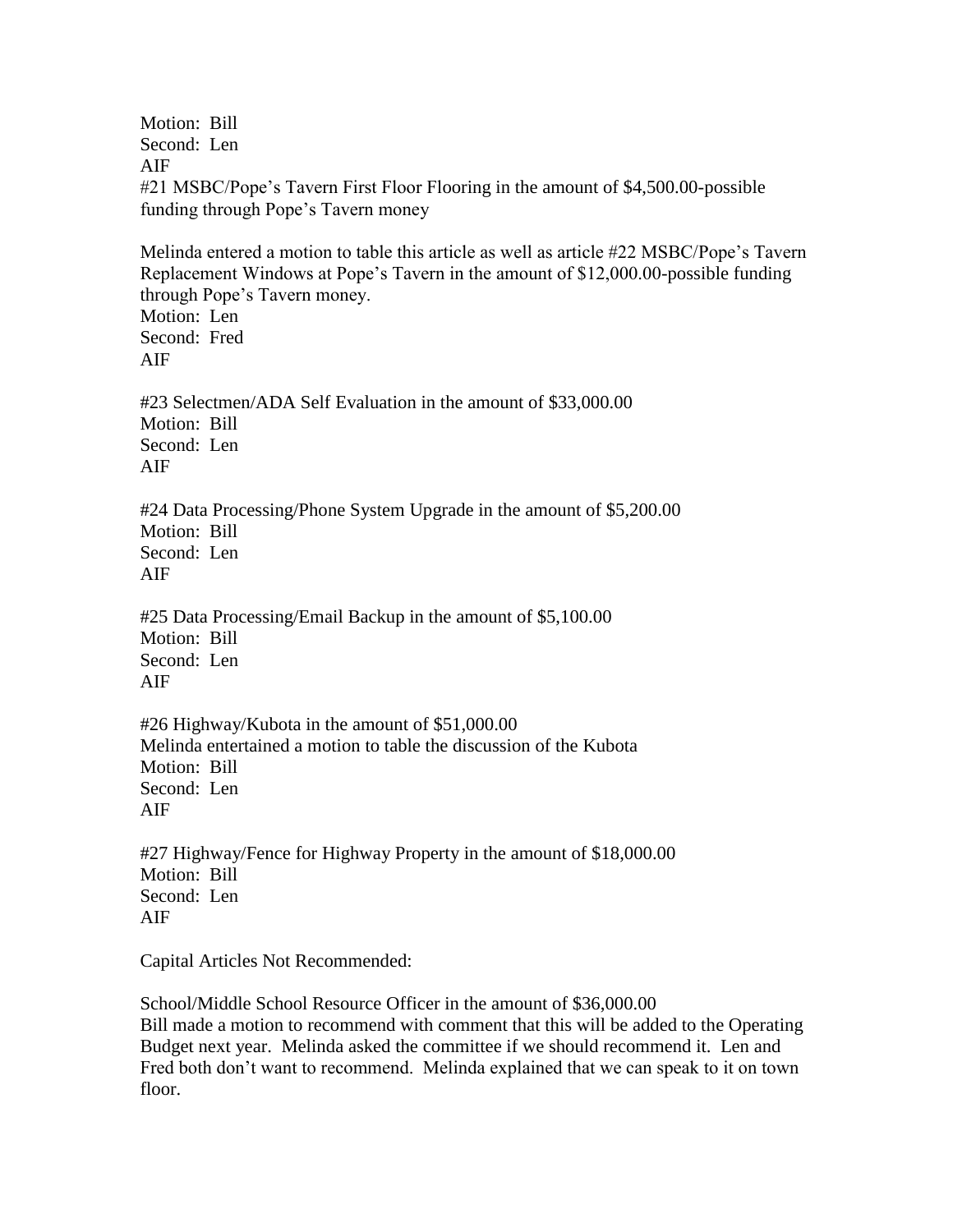Motion: Bill made a motion to table the discussion until we have a full committee Second: Len AIF

Highway/Sweeper in the amount of \$168,129.00 Motion: Bill Second: Len AIF

Private Citizen/Paving of Hayward St. in the amount of \$250,000.00 Motion: Bill made a motion to table the discussion until we have a full committee Second: Len Fred

Miscellaneous Non-Capital Articles:

Conservation/Wetland Secretary and Support in the amount of \$7,500.00 to come out of the Wetlands Fund.

Motion: Bill

Second: Len

Fred asked for clarification because he was asked by Gordon Andrews about this article. Sandy stated this is always an article and the money comes from the Wetlands Fund, and this money cannot go back into the general fund. The money stays in the article. Kim stated we fund the position from a line item in the budget. We eliminated the Conservation Agent due to budget cuts. Sandy stated with this money, we can hire professionals for delineations, and extra hours for projects that come up. AIF

Selectmen/Purchase of Street Lights – Article Being Pulled

Assessors/Land Planning Zoning Map – Holding a spot, no amount given.

Private Citizen/Street Light -Corner of Plymouth and Cranberry Drive (west) in the amount of \$200.00 Motion: Bill Second: Len AIF

Private Citizen/Plymouth County Extension Service in the amount of \$150.00 Motion: Bill Second: Len AIF

Data Processing/Scanners in the amount of \$600.00 Motion: Bill Second: Len